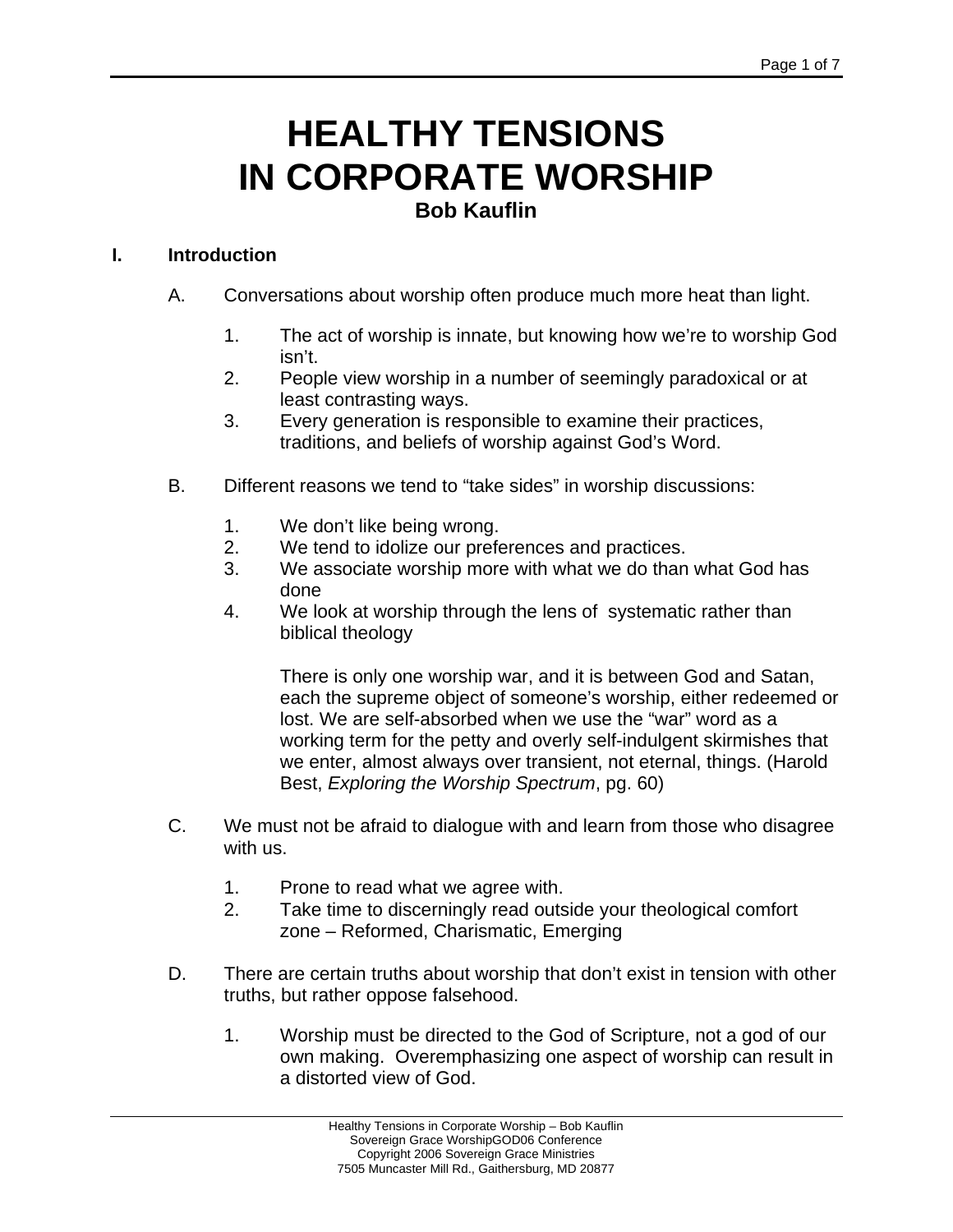- 2. Worship centers on God's saving work through the substitutionary sacrifice of Jesus Christ.
- 3. God's Word, not our preferences or opinions, governs our worship.
- 4. God alone determines how we approach Him, what we call Him, and how we relate to Him.
- E. However, there are a significant number of perspectives and nuances that exist in healthy tension as we worship God.
	- 1. Some, if not many, have an order or priority to them.
	- 2. Typically see one side as "bad" the other as "good." Both are essential to a biblical understanding of worship.
	- 3. Scotty Smith The key word is not balance, but faithfulness.

## **II. Healthy Tensions**

| Transcendence of God (Is. 6:1-6)             | Immanence of God (Heb. 4:14-16)           |
|----------------------------------------------|-------------------------------------------|
| God is distant, other                        | God is near, Emmanuel                     |
| Holiness and righteousness                   | Mercy and grace                           |
| "Holy, Holy, Holy"                           | "Jesus, Friend of sinners"                |
| Cathedral                                    | Store front church                        |
|                                              | Both: Is. 54:5; Is. 57:15                 |
| Head (Jn. 4:22, Col. 3:16)                   | Heart (Mt. 15:7-9, Col. 3:16)             |
| "let the word of Christ dwell in you richly" | "with thankfulness in your hearts to God" |
| Teaching, Didactic, Mental                   | Experiencing, Affective, Emotional        |
| <b>Doctrine</b>                              | Devotion                                  |
| "Immortal, Invisible"                        | "I Love You Lord"                         |
|                                              | Both: Mt. 22:37                           |
| Prostration (Heb. 12:28-29; Rev. 1:17)       | Celebration (Ps. 150, Ps. 100)            |
| "in reverence and awe"                       | "trumpetharptambourinedance!"             |
| "let us worship and bow down" Ps. 95:6       | "let us make a joyful noise!" Ps. 95:1    |
| Reflects the meaning of the most common      | Reflects the tone of many Psalms and the  |
| Hebrew and Greek words for worship.          | reality that the tomb is empty.           |
|                                              | Both: Ps. 2:11 "rejoice with trembling"   |
|                                              | Mt. 28:8 "fear and great joy"             |
| Vertical (Mt. 4:10; Rev. 19:10)              | Horizontal (1 Jn. 4:7-12; 1 Cor. 14:26)   |
| "making melody to the Lord"                  | "addressing one another in psalms and     |
|                                              | hymns and spiritual songs"                |
| Glorification                                | Edification                               |
| "Crown HIM with many crowns"                 | "His glories now WE sing"                 |
| Can lead to Gnosticism, individualism, and   | Can lead to emotionalism, man-pleasing,   |
| spiritual pride                              | and a social gospel                       |
|                                              | Both: Rom. 15:5-7                         |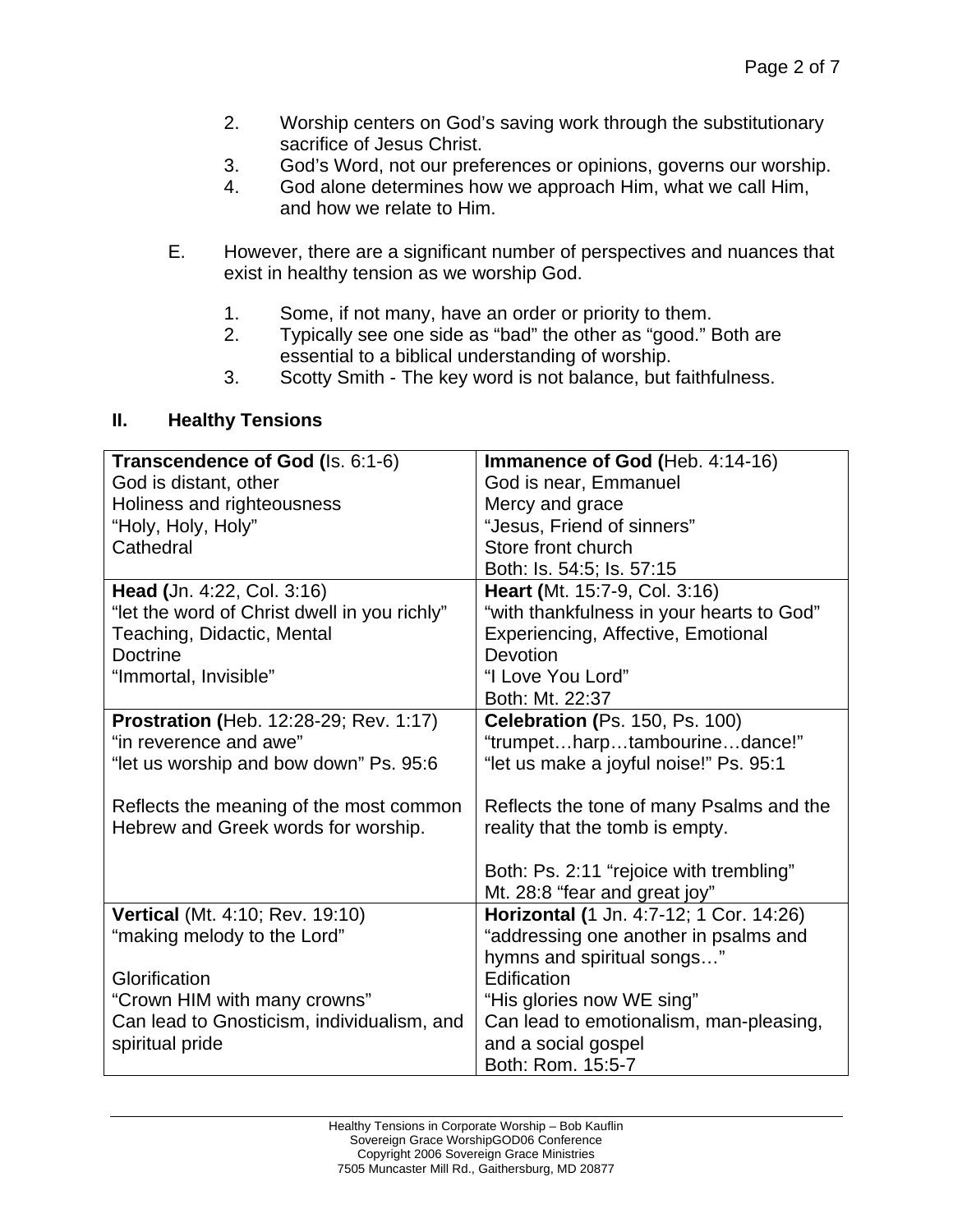| <b>Internal (Phil. 3:3; Jn. 4:24)</b>                                                                                                                                                                                                | <b>External (Ps. 47:1; Ps. 95:6; 1 Tim. 2:8)</b>                                                                                                                                                                                                                                                                     |
|--------------------------------------------------------------------------------------------------------------------------------------------------------------------------------------------------------------------------------------|----------------------------------------------------------------------------------------------------------------------------------------------------------------------------------------------------------------------------------------------------------------------------------------------------------------------|
| "worship by the Spirit of God"                                                                                                                                                                                                       | "with all my being!"                                                                                                                                                                                                                                                                                                 |
| "Holy is the Lord"                                                                                                                                                                                                                   | "we stand and lift up our hands"                                                                                                                                                                                                                                                                                     |
| "Our minds are to be stirred with truth<br>rather than our feet being animated by<br>rhythm. The latter may accompany the<br>former but must never exist without it."<br>(Alistair Begg, Graven Mistakes, p. 75)<br>Both: Ps. 63:3-4 | "The English word worship is used to<br>translate certain Hebrew and Greek terms<br>in Scripture, which designate a specific<br>bodily gesture, expressing an attitude of<br>grateful submission, praise, or homage to<br>God." (David Peterson, Engaging with<br>God, p. 55)                                        |
| Planned (Mt. 6:7 1 Cor. 11:17-34)                                                                                                                                                                                                    | Spontaneous (1 Cor. 14:29-32; 1 Th.                                                                                                                                                                                                                                                                                  |
| Opposing view seen as transient,<br>exhausting, and temporary                                                                                                                                                                        | $5:19-21$<br>Opposing view seen as stale, boring, and<br>irrelevant.                                                                                                                                                                                                                                                 |
| Strengths: thoughtful, consistent, thematic,<br>responsive to the broader needs of the<br>church                                                                                                                                     | Strengths: can change direction to suit the<br>need of the moment; fosters awareness of<br>God's active presence; contributes to a<br>present dependence on the Holy Spirit                                                                                                                                          |
| "Forms are a means to an end, and if they<br>are constantly changing they obscure the<br>end rather than lead to it." (Hughes<br>Oliphant Old, guides to the Reformed<br>Tradition, p. 162)                                          | "A man ought not to be so confined by any<br>premeditated form as to neglect any<br>special infusion, he should so prepare<br>himself as if he expected no assistance,<br>and he should so depend upon divine<br>assistance as if he had made no<br>preparation. (Isaac Watts, A Guide to<br><i>Prayer</i> , p. 183) |
|                                                                                                                                                                                                                                      | Our plans are not the Holy Spirit.<br>Both: 1 Cor. 14:39-40                                                                                                                                                                                                                                                          |
| Giving to God (Ps. 135:1; 66:2)                                                                                                                                                                                                      | Receiving from God (Rom. 11:36; 1 Cor.<br>4:7)                                                                                                                                                                                                                                                                       |
| Focus on our actions (praise, obedience,                                                                                                                                                                                             | Focus on God's actions (atonement, Word,                                                                                                                                                                                                                                                                             |
| offerings, gratefulness)                                                                                                                                                                                                             | sacraments)                                                                                                                                                                                                                                                                                                          |
| <b>Expectation from God</b>                                                                                                                                                                                                          | <b>Invitation from God</b>                                                                                                                                                                                                                                                                                           |
| The work of the people                                                                                                                                                                                                               | The work of the triune God                                                                                                                                                                                                                                                                                           |
| Strengths: emphasizes our responsibility,<br>sacrifice, and obedience                                                                                                                                                                | Strengths: emphasizes God's initiative,<br>sovereignty, and enabling                                                                                                                                                                                                                                                 |
| Can drift towards works-righteousness and<br>emotionalism                                                                                                                                                                            | Can drift towards apathy, fatalism, and<br>self-centeredness                                                                                                                                                                                                                                                         |
| True worship involves a response.                                                                                                                                                                                                    | God has acted before we gather.                                                                                                                                                                                                                                                                                      |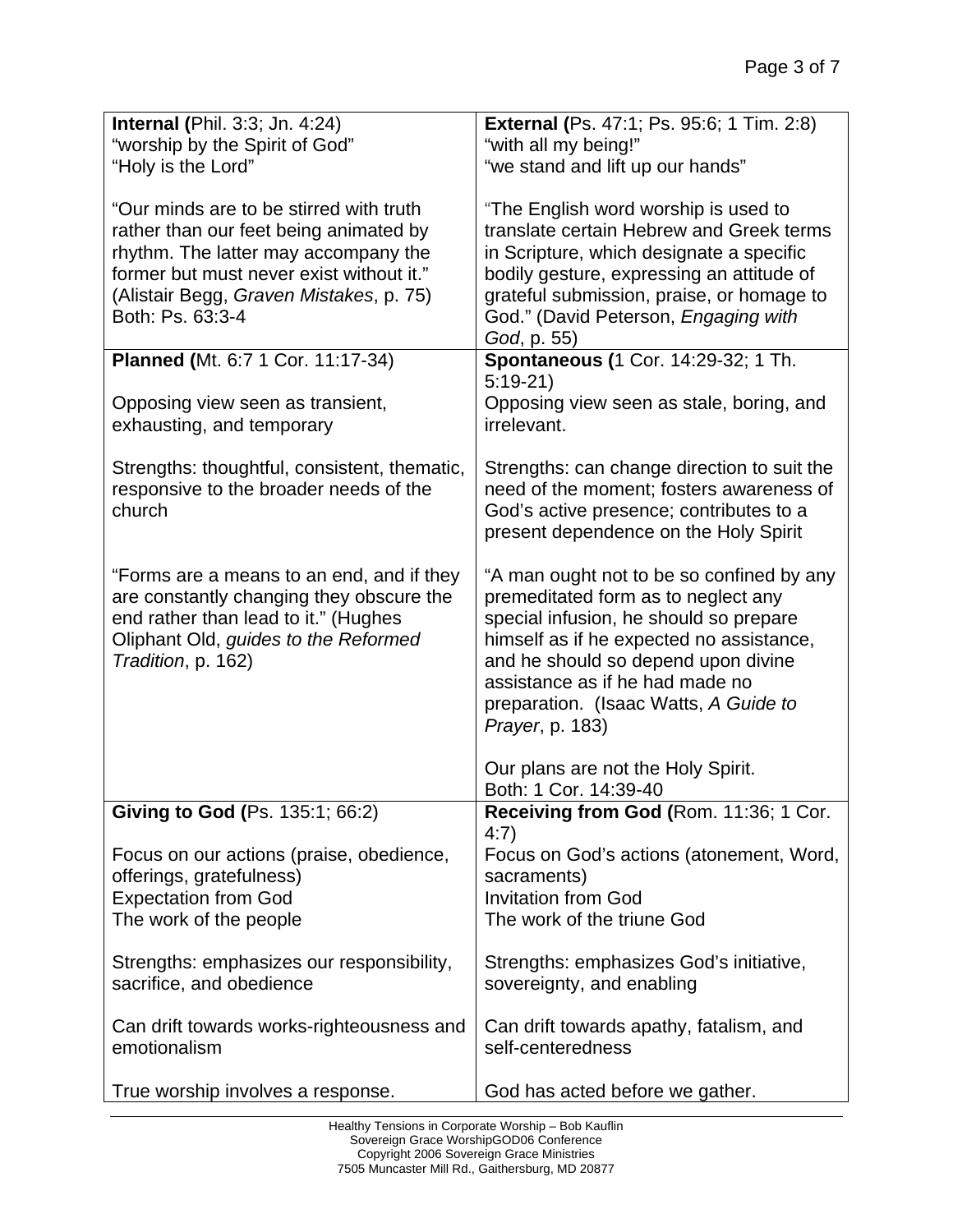| Directive (Rom. 12:2; 2 Cor. 3:18)                                                                                                                                                                                                                                                                                                                                                                                                               | <b>Reflective (1 Cor. 12:4-14)</b>                                                                                                                                                                                                                                                                                                                                                                                                                              |
|--------------------------------------------------------------------------------------------------------------------------------------------------------------------------------------------------------------------------------------------------------------------------------------------------------------------------------------------------------------------------------------------------------------------------------------------------|-----------------------------------------------------------------------------------------------------------------------------------------------------------------------------------------------------------------------------------------------------------------------------------------------------------------------------------------------------------------------------------------------------------------------------------------------------------------|
| <b>Biblically faithful</b>                                                                                                                                                                                                                                                                                                                                                                                                                       | <b>Culturally representative</b>                                                                                                                                                                                                                                                                                                                                                                                                                                |
| Emphasis on transforming                                                                                                                                                                                                                                                                                                                                                                                                                         | Emphasis on expressing                                                                                                                                                                                                                                                                                                                                                                                                                                          |
| How does God want to change us through                                                                                                                                                                                                                                                                                                                                                                                                           | How does God want to display the Gospel                                                                                                                                                                                                                                                                                                                                                                                                                         |
| the Gospel?                                                                                                                                                                                                                                                                                                                                                                                                                                      | uniquely through the gifts in our church?                                                                                                                                                                                                                                                                                                                                                                                                                       |
| Rooted/Historic/Liturgical (Phil. 4:9; 2<br>Thess. 2:15)                                                                                                                                                                                                                                                                                                                                                                                         | <b>Relevant/Contemporary/Emerging (1</b><br>Cor. 9:22)                                                                                                                                                                                                                                                                                                                                                                                                          |
| Other view seen as unbiblical, dangerous,                                                                                                                                                                                                                                                                                                                                                                                                        | Other view seen as unbiblical, boring,                                                                                                                                                                                                                                                                                                                                                                                                                          |
| man-pleasing, and compromising.                                                                                                                                                                                                                                                                                                                                                                                                                  | rigid, insensitive, and out-of-touch.                                                                                                                                                                                                                                                                                                                                                                                                                           |
| "Tradition means giving votes to the most<br>obscure of all classes, our ancestors. It is<br>the democracy of the dead. Tradition<br>refuses to submit to the small and arrogant<br>oligarchy of those who merely happen to<br>be walking about. All democrats object to<br>men being disqualified by the accident of<br>birth; tradition objects to their being<br>disqualified by the accident of death (G.K.<br>Chesterton, Orthodoxy 64-65). | "At its best, contemporary worship was<br>born not simply out of a desire to swap the<br>organ for a guitar, but out of an intense<br>longing to somehow move from the casual,<br>disinterested reciting of creeds and singing<br>of hymns into an authentic time of loving<br>and grateful interaction with the One who<br>shed his blood for us." (Joe Horness,<br>Exploring the Worship Spectrum, pg. 102)                                                   |
| "A right use of the knowledge of historical<br>forms of Christian worship could assist us<br>in the twentieth-century American church<br>by helping us to break free from bondage<br>to our own culture." P. 320, Jeffrey Myers,<br>The Lord's Service.                                                                                                                                                                                          | "Though the limiting to a constant set form<br>of words is justly disapproved, serious,<br>pious and well-composed patterns of<br>prayer may \yet be greatly used in order to<br>form our expressions and furnish us with<br>proper praying language. And I wish the<br>assistances that might be borrowed from<br>these were not as superstitiously<br>abandoned by some persons as they are<br>idolized by others. (Isaac Watts, A Guide<br>to Prayer, p. 71) |
| Strengths: comprehensive, unaffected by<br>fads, regulates the theological diet of the<br>congregation, guards against doctrinal<br>impurity, helps people develop a collective<br>memory through repetition                                                                                                                                                                                                                                     | Strengths: responsive, culturally engaging,<br>more natural, more easily accessible                                                                                                                                                                                                                                                                                                                                                                             |
| We shouldn't expect non-Christians to be<br>totally comfortable with our meetings                                                                                                                                                                                                                                                                                                                                                                | The concern is not familiarity but<br>intelligibility.                                                                                                                                                                                                                                                                                                                                                                                                          |
| All meetings are liturgical to some degree.                                                                                                                                                                                                                                                                                                                                                                                                      | Both: Mt. 15:32                                                                                                                                                                                                                                                                                                                                                                                                                                                 |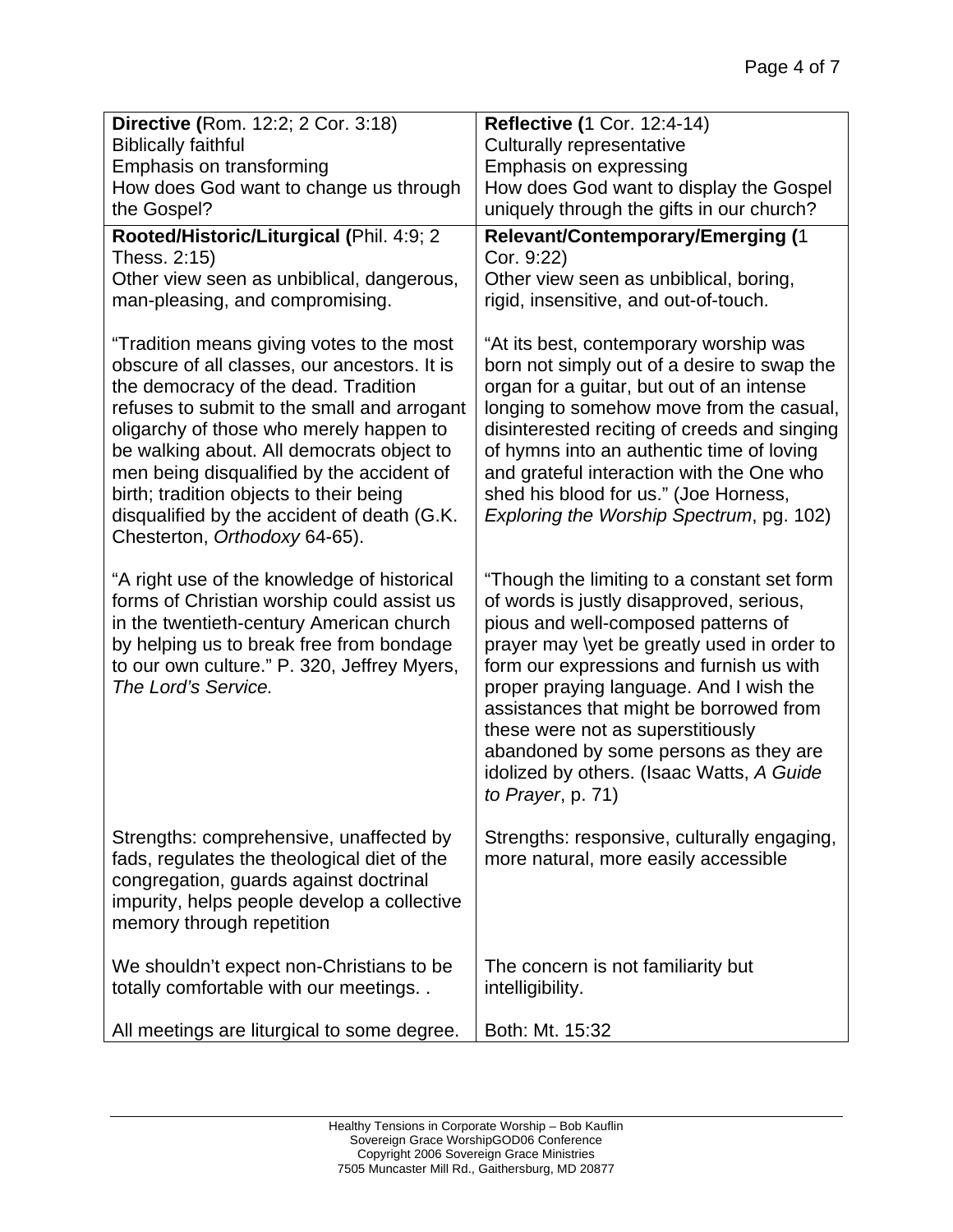| Excellence/Skill (1 Chron. 15:22, Ps.<br>33:3; 1 Chron. 25:7)                           | Authenticity/Love for the Lord (Ps.<br>51:17; Ps. 147:10-11)                          |
|-----------------------------------------------------------------------------------------|---------------------------------------------------------------------------------------|
| Emphasis on practice, rehearsals, and<br>gifting                                        | Emphasis on sincerity, engagement, and<br>heart                                       |
| Associated with orchestras, trained<br>organists and paid musicians                     | Associated with 22 year old guitarists, kid's<br>choirs, and volunteers               |
| <b>Bach B Minor Mass</b>                                                                | <b>Amazing Grace</b>                                                                  |
| Can drift towards arrogance, formalism,<br>and art-worship                              | Can drift towards sentimentalism, sloth,<br>and pride in "genuineness"                |
|                                                                                         | Excellence has multiple meanings.<br>Both: Ex. 36:2                                   |
| Corporate (Heb. 12:22-24; Ps. 111:1; Acts<br>2:42-47; 1 Pet. 2:9-10)                    | Individual (Ps. 63:3-4; 1 Cor. 12:14-20;<br>Ps. 23)                                   |
| "who gave himself for usto purify for<br>himself a people"                              | "who loved me and gave himself for me"                                                |
| "The thought that the Church at worship is<br>an accidental convergence in one place of | "When Jesus Christ died, He literally had<br>my name in His mind. He actually knew    |
| a number of isolated individuals who                                                    | the one for whom He was dying." (Jim Eliff,                                           |
| practice, in hermetically sealed<br>compartments, their own private                     | The Glory of Christ, p. 84)                                                           |
| devotional exercises, is foreign to the New<br>Testament picture." (Donald Whitney,     |                                                                                       |
| Spiritual Disciplines for the Christian Life,<br>p. 77)                                 | Both: Ps. 35:18                                                                       |
| Event (Heb. 10:25; 1 Cor. 10-14; Acts<br>2:42)                                          | All-of-life (Rom. 12:1; 1 Cor. 10:31; Amos<br>$5:21-24$                               |
| "When you come together"                                                                | "Whatsoever you do"                                                                   |
| Liturgy<br>OT Covenant Renewal continuity                                               | Life<br>Categories transformed by the Gospel                                          |
| "There is a difference between what we do                                               | "In the New Testament there is a stunning"                                            |
| to the glory of God and what we do in the<br>special activity of worship." (Edmund      | indifference to the outward forms and<br>places of worship. And there is, at the      |
| Clowney, The Church, p. 126)                                                            | same time, a radical intensification of<br>worship as an inward, spiritual experience |
|                                                                                         | that has no bounds and pervades all of<br>life." (John Piper, Worship God! 9/9//97    |
|                                                                                         | Sermon)<br>Both: Heb. 13:15-16                                                        |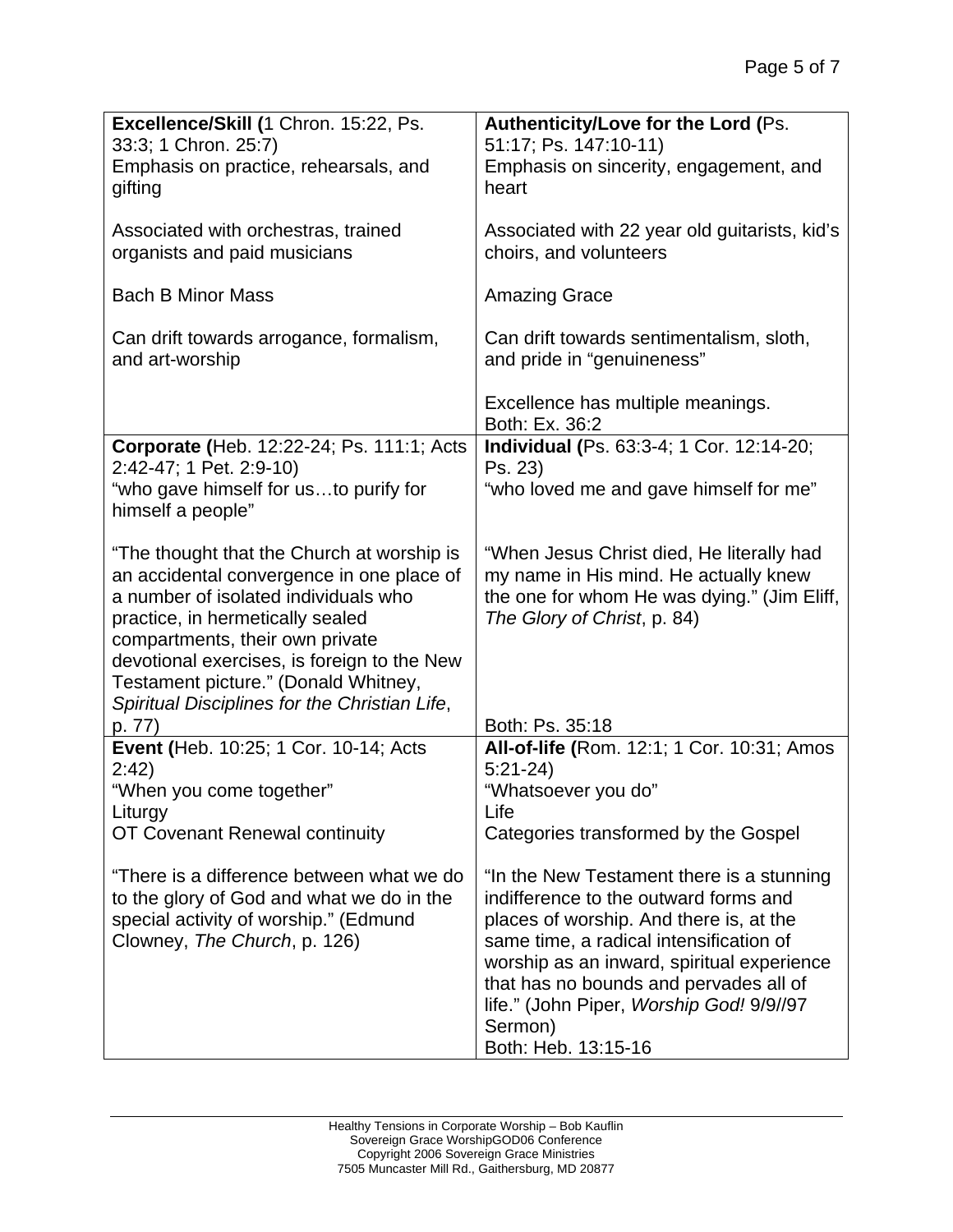| Build the Church (1 Cor. 14:12; Eph.<br>$4:11-16$<br>Instruction, community life, maturity is | <b>Reach the Lost (1 Cor. 14:24-25; Psalm</b><br>67)<br>Evangelism, salvation testimonies, altar |
|-----------------------------------------------------------------------------------------------|--------------------------------------------------------------------------------------------------|
| expected                                                                                      | calls, immaturity is expected                                                                    |
| Can tend towards "Christianese,", lack of<br>evangelism, and stagnation                       | Can tend towards shallow teaching,, lack<br>of distinctiveness from the world, the               |
|                                                                                               | church "in the world and of the world"                                                           |
| <b>For God (Ps. 115:1)</b>                                                                    | For Us (Ps. 37:4; 2 Cor. 3:18)                                                                   |
| For God in its End                                                                            | For us in its Effect                                                                             |
| "The primary reason we're redeemed is to                                                      | "God is most glorified in us when we are                                                         |
| worship God - not to make us happy."                                                          | most satisfied in Him."                                                                          |
| "We worship God because He is worthy                                                          | "My soul will be satisfiedand my mouth                                                           |
| and not because we as worshipers get                                                          | will praise you with joyful lips." Ps. 63:5                                                      |
| something out of it."                                                                         | Worshipping God is meant to make us                                                              |
|                                                                                               | humble, holy, and happy.                                                                         |
|                                                                                               | Both: Ps. 40:16                                                                                  |
| <b>Already (Heb. 12:22-24)</b>                                                                | <b>Not Yet (Rev. 21:1-4)</b>                                                                     |
| "Though you do not now see him, you                                                           | "They will see his faceand they will reign                                                       |
| rejoice with joy" (1 Pet. 1:8).                                                               | forever and ever" (Rev. 22:4-5).                                                                 |
| Deposit guaranteeing                                                                          | our inheritance                                                                                  |
|                                                                                               | This life is a brief preparation for an eternal<br>occupation.                                   |